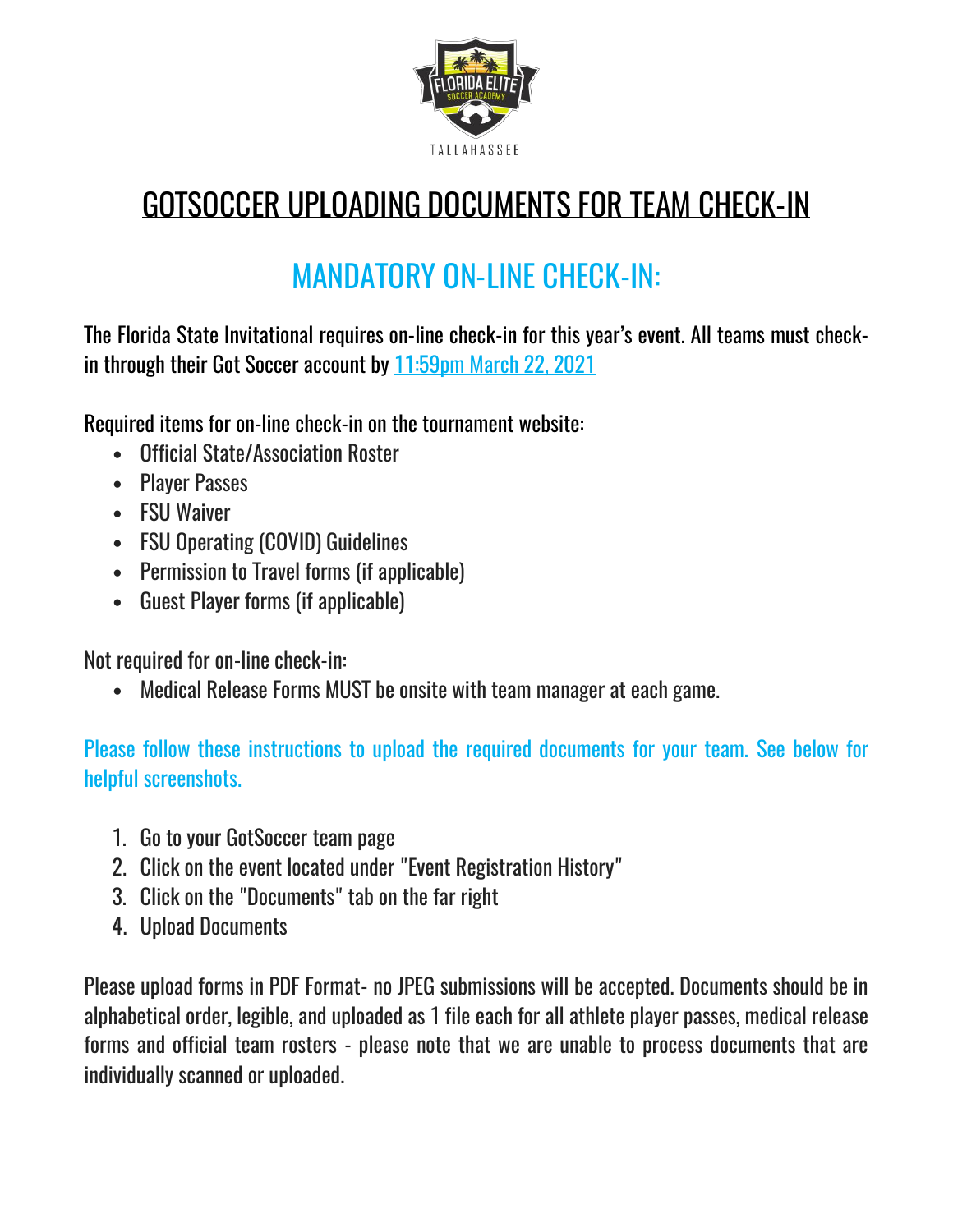

1. When logged into the team account, click on the event you are uploading documents to

| Ū<br>GotSoccer                                                                                                                                                                                                                    | Soccer <b>SS</b> Teams                                                                                                                                                               |  |                             |          |                              |                 |                |                      |      |            |         |
|-----------------------------------------------------------------------------------------------------------------------------------------------------------------------------------------------------------------------------------|--------------------------------------------------------------------------------------------------------------------------------------------------------------------------------------|--|-----------------------------|----------|------------------------------|-----------------|----------------|----------------------|------|------------|---------|
| <b>Game History Email Team</b><br>College Search Player Suspensions Help Log Out<br><b>Events</b><br>Home<br><b>Team Profile</b><br><b>Manager</b><br>Coach Roster<br><b>Roster History Account Assistance</b><br><b>Overview</b> |                                                                                                                                                                                      |  |                             |          |                              |                 |                |                      |      |            |         |
| Team - Boys U16 Gunners<br>GotSoccer TeamID #1012612<br>Universal Account Create your Universal Account<br>Get the most out of your                                                                                               | Delpdate Team Age and More<br><b>H</b> View Team Rankings Page<br><b>7 View/Print Team Contacts</b><br>Z Team Info<br><b>H</b> Team Fundraising<br><b>Event Registration History</b> |  |                             |          |                              |                 |                |                      |      |            |         |
| account                                                                                                                                                                                                                           | Items $1 - 2$ of 2                                                                                                                                                                   |  |                             |          |                              |                 |                |                      |      |            |         |
| <b>Account Merge Tool is Now</b><br><b>Available!</b>                                                                                                                                                                             | <b>Status</b><br>Paid<br><b>Schedule</b><br><b>eTravel</b><br><b>Support</b>                                                                                                         |  |                             |          |                              |                 |                |                      |      |            |         |
| Click Here to get started.                                                                                                                                                                                                        | Name/Date<br>GotSoccer Official Registration 16/17<br>$\Theta$<br>8/1/2016 - 7/31/2017                                                                                               |  | <b>Type</b><br>Registration | Accepted | <b>Applied</b><br>06/03/2016 | Accepted<br>Yes | N <sub>o</sub> | Roster<br>Frozen (6) | N/A  | <b>N/A</b> | Request |
| <b>Your Club</b>                                                                                                                                                                                                                  | <b>GotSoccer Cup</b><br>$\emptyset$<br>7/22/2016 - 7/24/2016                                                                                                                         |  | Tournament                  | Accepted | 04/07/2016                   | Yes             | N <sub>o</sub> | Created (9)          | View | Request    | Request |
| GotSoccer Club (ND)                                                                                                                                                                                                               | Items 1 - 2 of 2                                                                                                                                                                     |  |                             |          |                              |                 |                |                      |      |            |         |

**New! GotSoccer Magazine** 

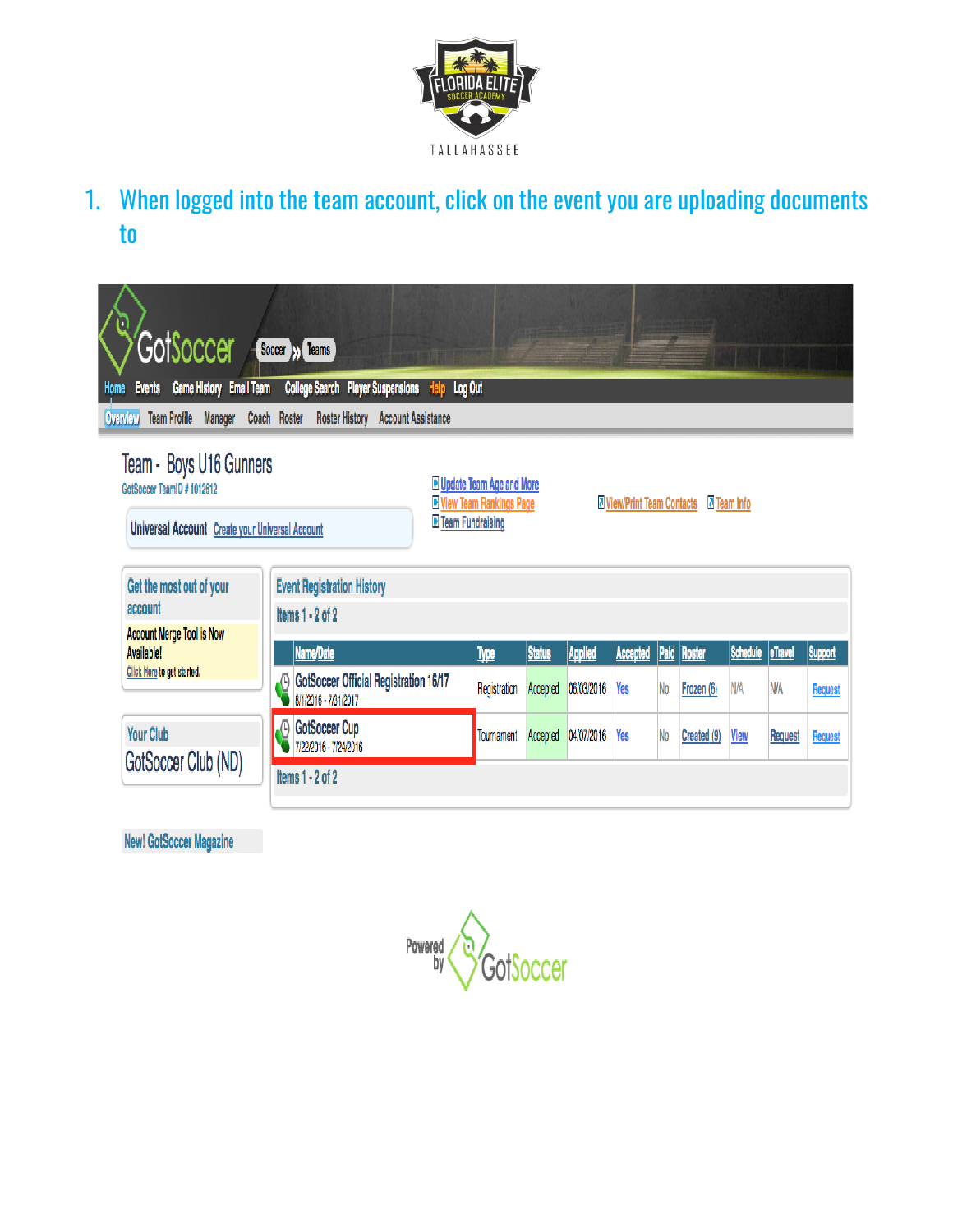

2. When looking at the Application, click onto the Documents tab.

| <b>My Events</b>                              | <b>Search Events</b><br><b>Permission to Travel</b>                                               | College Search Player Suspensions Help Log Out                    |                                                                       |  |  |  |
|-----------------------------------------------|---------------------------------------------------------------------------------------------------|-------------------------------------------------------------------|-----------------------------------------------------------------------|--|--|--|
| Team Hotels   Rooming                         | Sales  <br><b>Payment &amp; Status</b>                                                            | Misconduct   Guests   Support & Feedback<br>Schedule<br>Requests  | Roster<br><b>Documents</b>                                            |  |  |  |
| GotSoccer Cup<br>7/22/2016-7/24/2016          |                                                                                                   |                                                                   | <b>Print Completed Application</b>                                    |  |  |  |
| <b>Application Information</b>                |                                                                                                   | <b>Contact Information (This Event)</b>                           |                                                                       |  |  |  |
| Event                                         | <b>GotSoccer Cup</b>                                                                              | <b>D</b> Copy from Team Contact                                   | <b>Manager Information</b>                                            |  |  |  |
| Confirmation#                                 | T51956-T1012612C25750-<br>42467D4489236111                                                        | Organization<br><b>Contact Name</b>                               | <b>Update Manager Information</b><br>Manager Name George Graham       |  |  |  |
| <b>Date Applied</b>                           | 4/7/2016 10:46:27 AM                                                                              |                                                                   | <b>Address</b>                                                        |  |  |  |
| <b>Last Updated</b>                           | N/A                                                                                               | <b>Address</b>                                                    | City                                                                  |  |  |  |
| Group                                         | Boys U16                                                                                          | City                                                              | <b>State</b>                                                          |  |  |  |
| <b>Club Name</b>                              | GotSoccer Club                                                                                    | <b>State</b>                                                      | Zip                                                                   |  |  |  |
| <b>Team Name</b>                              | <b>Green Gunners</b>                                                                              | Zip                                                               | Country                                                               |  |  |  |
| <b>Team State</b>                             | <b>USA</b>                                                                                        |                                                                   | Email<br>manager@gotsoccer.com                                        |  |  |  |
| <b>Prev Year Record</b>                       | Wins Losses Ties                                                                                  | Country<br><b>United States</b><br>Email                          | Phone<br>Phone (2)                                                    |  |  |  |
| <b>Team Colors</b>                            | Red                                                                                               | Phone                                                             | <b>Mobile</b>                                                         |  |  |  |
| Alt. Colors                                   | White                                                                                             |                                                                   | <b>Mobile Text</b>                                                    |  |  |  |
|                                               |                                                                                                   | Phone 2                                                           | Fax                                                                   |  |  |  |
| <b>Preferred Flight</b>                       |                                                                                                   | Mobile                                                            |                                                                       |  |  |  |
| Player ID<br><b>Numbers</b>                   | Default 4                                                                                         | Mobile Text                                                       |                                                                       |  |  |  |
| <b>Team Communication Preferences</b>         |                                                                                                   | Fax                                                               |                                                                       |  |  |  |
|                                               | At least one contact below must be made available<br>for the Team Chat and Team Contact function. | <b>Save</b>                                                       |                                                                       |  |  |  |
| <b>Team Contact</b><br>$\mathcal{L}$          |                                                                                                   |                                                                   |                                                                       |  |  |  |
| $\overline{\mathcal{L}}$<br><b>Team Coach</b> |                                                                                                   |                                                                   |                                                                       |  |  |  |
| $\omega$<br>Team Manager                      |                                                                                                   |                                                                   |                                                                       |  |  |  |
| <b>Guest Player Preferences</b>               |                                                                                                   |                                                                   |                                                                       |  |  |  |
|                                               | Allow unassigned Guest Players to email                                                           |                                                                   |                                                                       |  |  |  |
| manager and coach (If available)              |                                                                                                   |                                                                   |                                                                       |  |  |  |
|                                               | <b>Save</b>                                                                                       |                                                                   |                                                                       |  |  |  |
|                                               |                                                                                                   |                                                                   |                                                                       |  |  |  |
|                                               |                                                                                                   |                                                                   |                                                                       |  |  |  |
| <b>Coach Information</b>                      |                                                                                                   | <b>Asst. Coach Information</b>                                    | 2nd Asst. Coach Information                                           |  |  |  |
| <b>Team Information Update Found</b>          |                                                                                                   | <b>Team Information Update Found</b>                              | <b>Team Information Update Found</b>                                  |  |  |  |
|                                               | Click Here to update your application to show the following Coach:                                | Click Here to update your application to show the following Asst. | Click Here to update your application to show the following 2nd Asst. |  |  |  |
| <b>Arsene Wenger Edit</b>                     |                                                                                                   | Coach:<br>Edit                                                    | Coach:<br>Edit                                                        |  |  |  |
| (Coach not found in database)                 |                                                                                                   | <b>George Allison</b><br><b>This Application</b>                  | <b>Harry Bradshaw</b><br><b>This Application</b>                      |  |  |  |
| <b>Select / Change Coach</b>                  |                                                                                                   | No Asst. Coach is assigned for this event.                        | No 2nd Asst. Coach is assigned for this event.                        |  |  |  |
| (none)<br>$\circ$ Change                      |                                                                                                   | Select / Change Asst. Coach                                       | Select / Change 2nd Asst. Coach                                       |  |  |  |
| Apply Changes to Team Profile                 |                                                                                                   | (none)<br>Change                                                  | (none)<br>Change<br>$\circ$ [                                         |  |  |  |
|                                               |                                                                                                   |                                                                   |                                                                       |  |  |  |